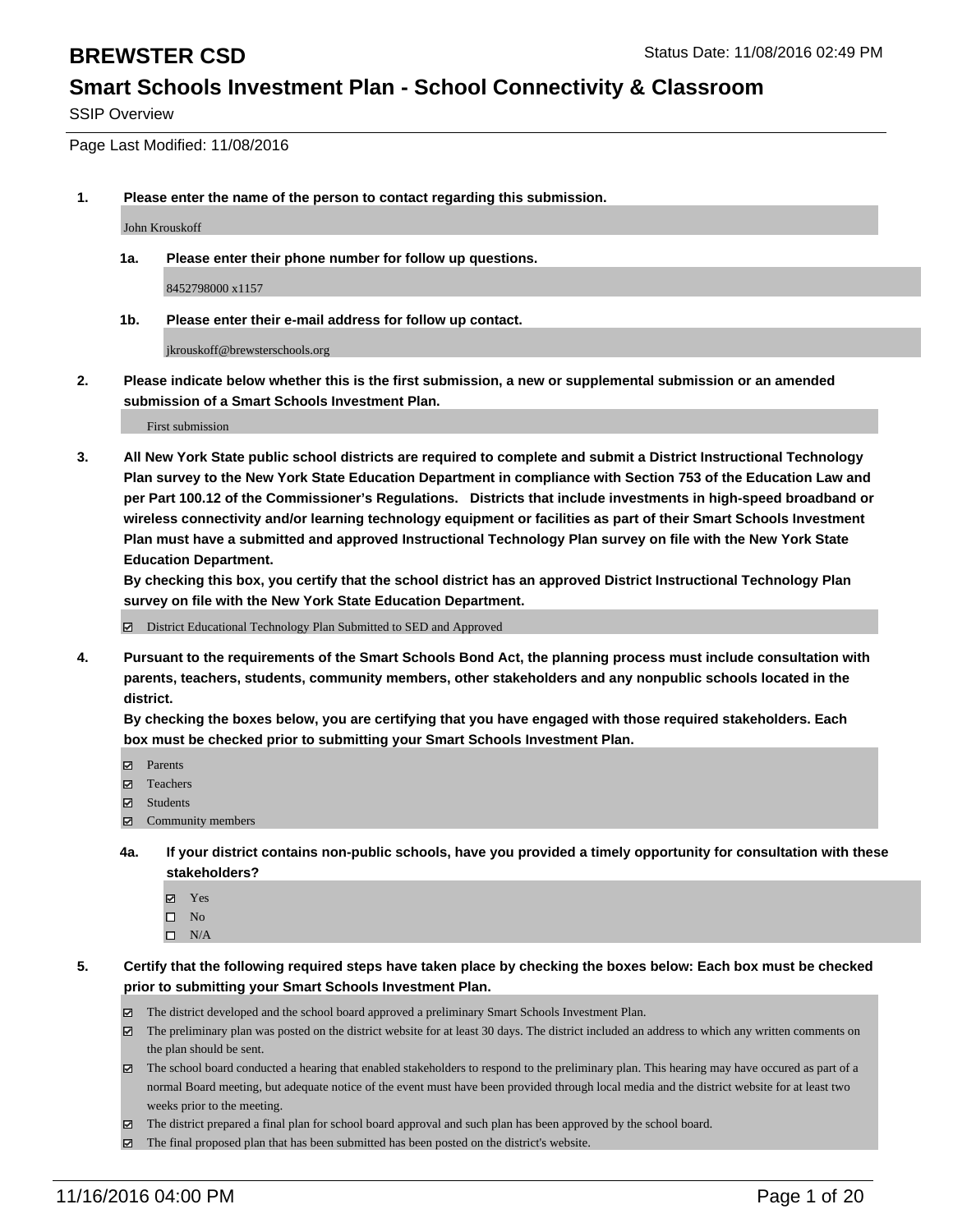SSIP Overview

Page Last Modified: 11/08/2016

**5a. Please upload the proposed Smart Schools Investment Plan (SSIP) that was posted on the district's website, along with any supporting materials. Note that this should be different than your recently submitted Educational Technology Survey. The Final SSIP, as approved by the School Board, should also be posted on the website and remain there during the course of the projects contained therein.**

Brewster SSIP 4-5-16.pdf

**5b. Enter the webpage address where the final Smart Schools Investment Plan is posted. The Plan should remain posted for the life of the included projects.**

https://goo.gl/WBhJEQ

**6. Please enter an estimate of the total number of students and staff that will benefit from this Smart Schools Investment Plan based on the cumulative projects submitted to date.**

4,000

**7. An LEA/School District may partner with one or more other LEA/School Districts to form a consortium to pool Smart Schools Bond Act funds for a project that meets all other Smart School Bond Act requirements. Each school district participating in the consortium will need to file an approved Smart Schools Investment Plan for the project and submit a signed Memorandum of Understanding that sets forth the details of the consortium including the roles of each respective district.**

 $\Box$  The district plans to participate in a consortium to partner with other school district(s) to implement a Smart Schools project.

**8. Please enter the name and 6-digit SED Code for each LEA/School District participating in the Consortium.**

| <b>Partner LEA/District</b> | <b>ISED BEDS Code</b> |
|-----------------------------|-----------------------|
| (No Response)               | (No Response)         |

**9. Please upload a signed Memorandum of Understanding with all of the participating Consortium partners.**

(No Response)

**10. Your district's Smart Schools Bond Act Allocation is:**

\$1,607,265

**11. Enter the budget sub-allocations by category that you are submitting for approval at this time. If you are not budgeting SSBA funds for a category, please enter 0 (zero.) If the value entered is \$0, you will not be required to complete that survey question.**

|                                       | Sub-        |
|---------------------------------------|-------------|
|                                       | Allocations |
| <b>School Connectivity</b>            | 89,197      |
| Connectivity Projects for Communities | O           |
| <b>Classroom Technology</b>           | 1,337,660   |
| Pre-Kindergarten Classrooms           |             |
| Replace Transportable Classrooms      | 0           |
| High-Tech Security Features           |             |
| <b>Totals:</b>                        | 1,426,857   |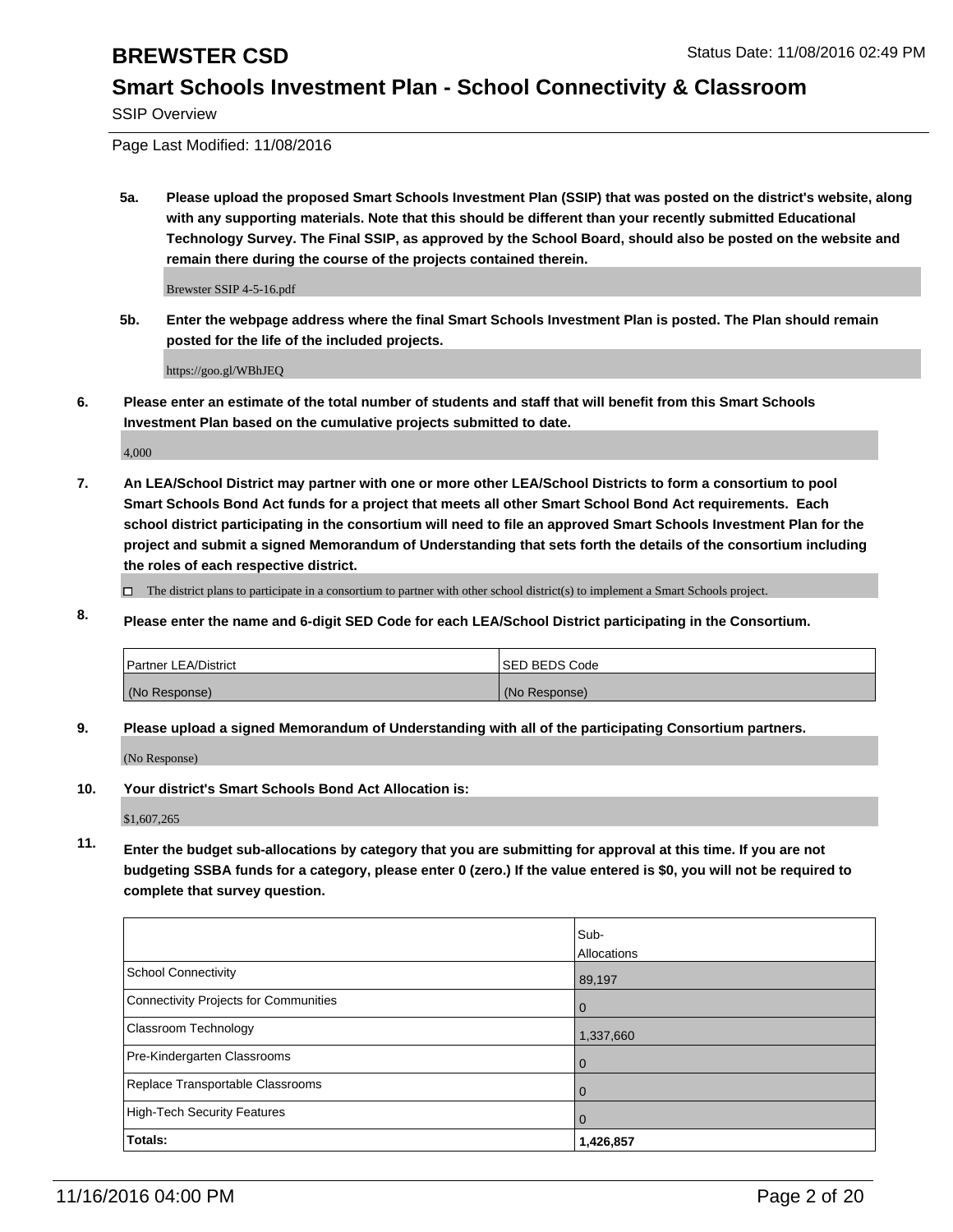School Connectivity

Page Last Modified: 11/08/2016

- **1. In order for students and faculty to receive the maximum benefit from the technology made available under the Smart Schools Bond Act, their school buildings must possess sufficient connectivity infrastructure to ensure that devices can be used during the school day. Smart Schools Investment Plans must demonstrate that:**
	- **sufficient infrastructure that meets the Federal Communications Commission's 100 Mbps per 1,000 students standard currently exists in the buildings where new devices will be deployed, or**
	- **is a planned use of a portion of Smart Schools Bond Act funds, or**
	- **is under development through another funding source.**

**Smart Schools Bond Act funds used for technology infrastructure or classroom technology investments must increase the number of school buildings that meet or exceed the minimum speed standard of 100 Mbps per 1,000 students and staff within 12 months. This standard may be met on either a contracted 24/7 firm service or a "burstable" capability. If the standard is met under the burstable criteria, it must be:**

**1. Specifically codified in a service contract with a provider, and**

**2. Guaranteed to be available to all students and devices as needed, particularly during periods of high demand, such as computer-based testing (CBT) periods.**

### **Please describe how your district already meets or is planning to meet this standard within 12 months of plan submission.**

As a precondition to utilizing the SSBA funds, the District has ensured that there is adequate Internet bandwidth to further expand wireless connectivity for classrooms and other locations, to allow for additional technology devices. There is adequate Internet bandwidth in excess of 100 Mbps per 1,000 students to sustain the increase of more classroom devices. Our current contracted Internet bandwidth is 400/mbps, and we have two ISPs; the Lower Hudson Regional Information Center and Comcast Commercial Cable. This provides sufficient, concurrent and redundant connectivity to the district. In addition, Brewster CSD has managed fiber between buildings on a private network which provides up to 10 Gigabit of interconnectivity.

- **1a. If a district believes that it will be impossible to meet this standard within 12 months, it may apply for a waiver of this requirement, as described on the Smart Schools website. The waiver must be filed and approved by SED prior to submitting this survey.**
	- $\Box$  By checking this box, you are certifying that the school district has an approved waiver of this requirement on file with the New York State Education Department.

## **2. Connectivity Speed Calculator (Required)**

|                         | Number of<br>Students | Multiply by<br>100 Kbps | Divide by 1000 Current Speed<br>to Convert to<br>Required<br>Sbeed in Mb | in Mb | Expected<br>Speed to be<br>Attained Within   Required<br>12 Months | Expected Date<br><b>When</b><br>Speed Will be<br><b>Met</b> |
|-------------------------|-----------------------|-------------------------|--------------------------------------------------------------------------|-------|--------------------------------------------------------------------|-------------------------------------------------------------|
| <b>Calculated Speed</b> | 3.248                 | 324,800                 | 324.8                                                                    | 400   | 400                                                                | current                                                     |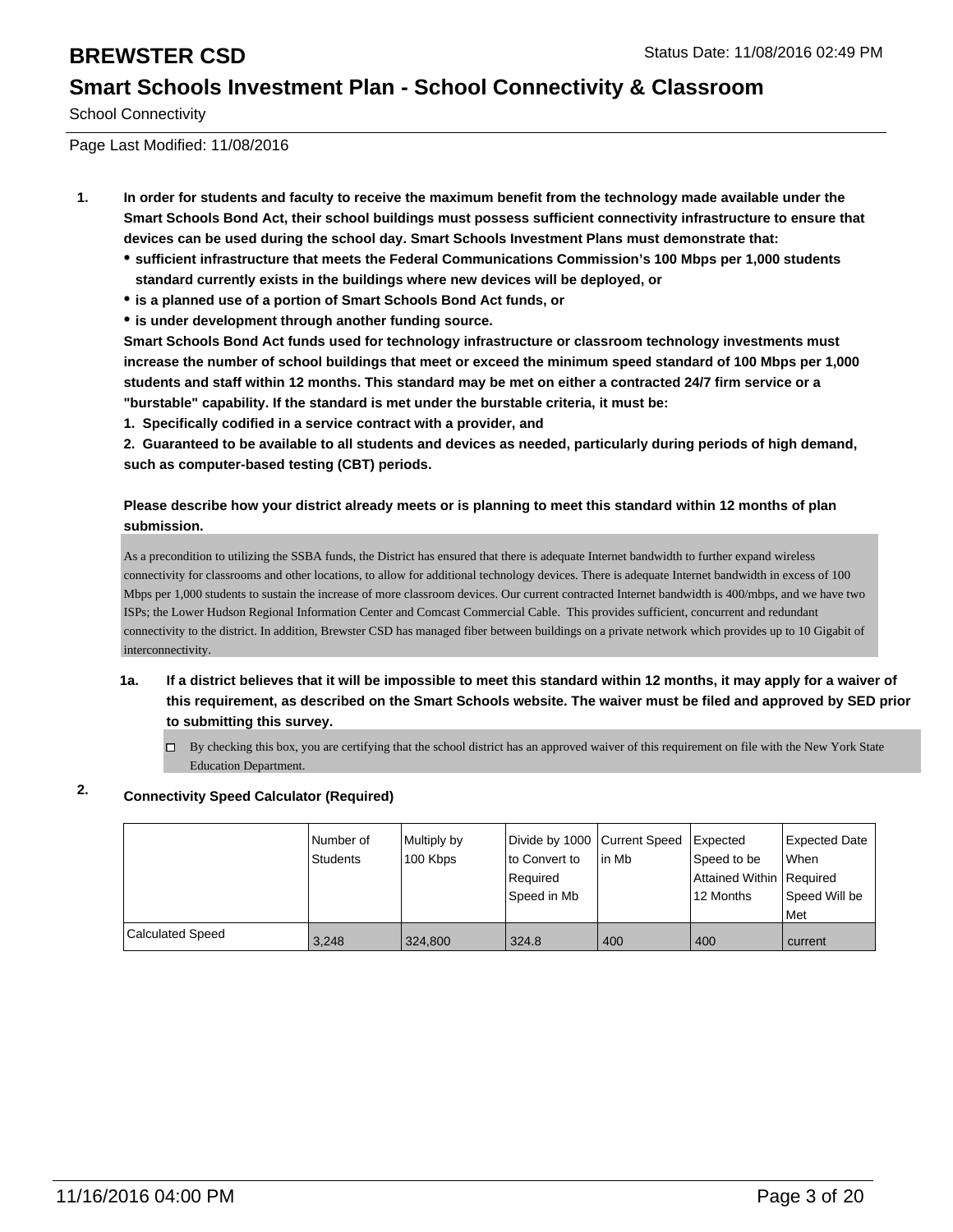School Connectivity

Page Last Modified: 11/08/2016

### **3. Describe how you intend to use Smart Schools Bond Act funds for high-speed broadband and/or wireless connectivity projects in school buildings.**

We will modernize and expand the Brewster CSD access points in order to expand the network Infrastructure in all Brewster CSD school buildings. This upgrade is necessary for the wireless capacity to handle a planned 1:1 technology implementation. Our wired network switching and connectivity between schools will be 10/gbps. Our Aruba wireless network has been evaluated and we will implement necessary configuration changes to support the intended number of concurrent connections in each classroom and common area. This high-speed connectivity will be complemented by high speed, redundant internet connections, currently at 400/mbps but scalable to 2/gbps throughput. Specifics regarding our purchases:

- We will purchase 802.11 a/c access points to place in each classroom that is not currently equipped with one. These will be the Omni Access Point model #OAW-AP325, an essential component in expanding our network infrastructure.
- We will purchase the Palo Alto #PAN-PA-3050 to provide more robust firewall and filtering capacity in support of the expanded network.
- We will purchase the Omni Access 4750 Controller #OAW-4750-US to provide the necessary wireless controller capacity for the expanded wireless implementation.
- **4. Describe the linkage between the district's District Instructional Technology Plan and the proposed projects. (There should be a link between your response to this question and your response to Question 1 in Part E. Curriculum and Instruction "What are the district's plans to use digital connectivity and technology to improve teaching and learning?)**

The district plans to use digital connectivity and technology to improve teaching and learning by strategically leveraging a variety of technologies. We will use online digital tools such as Google Apps for Education to facilitate collaboration among peers and/or the instructor, web-based software to support individualized or self-paced instruction, online assessments with real-time feedback, flipped/blended learning resources, and a variety of online curricula. These changes are a significant shift for students and teacher, and the intended outcome is to increase student engagement and learning opportunities in ways that would otherwise be impossible or unlikely. Our plan includes adopting cloud-based technology as our primary point of access (i.e. Google Apps for Education and Google Classroom), implementing cost effective web based devices (i.e. Chromebooks, tablets, BYOT) and ubiquitous wireless access, all of which are in the plan. By implementing this plan and providing ongoing and sustainable professional development, our teachers can purposefully design curricula that take advantage of anytime/anywhere/any device access to online learning opportunities and collaborations.

Additionally, whenever possible the software we select will be Software as a Service (SaaS) subscriptions and device agnostic. By doing so, we expect to extend student and teacher access to resources beyond the school day and the and the school building while minimizing technical barriers to student learning opportunities.

**5. If the district wishes to have students and staff access the Internet from wireless devices within the school building, or in close proximity to it, it must first ensure that it has a robust Wi-Fi network in place that has sufficient bandwidth to meet user demand.**

### **Please describe how you have quantified this demand and how you plan to meet this demand.**

Currently Brewster CSD has a Wireless Aruba Network at all schools and Wireless Aruba Access Points in all school libraries, middle and high school cafeterias, general meeting areas, classrooms in Brewster High School, H.H. Wells Middle School, and C.V. Starr Elementary School, and temporary access (not mounted) in all classrooms at the John F. Kennedy Elementary School. The placement of our existing wireless access points is sufficient and robust enough to adequately support new and existing devices.

**6. As indicated on Page 5 of the guidance, the Office of Facilities Planning will have to conduct a preliminary review of all capital projects, including connectivity projects.**

**Please indicate on a separate row each project number given to you by the Office of Facilities Planning.**

| Project Number        |  |  |
|-----------------------|--|--|
|                       |  |  |
| 48-06-01-06-7-999-BA1 |  |  |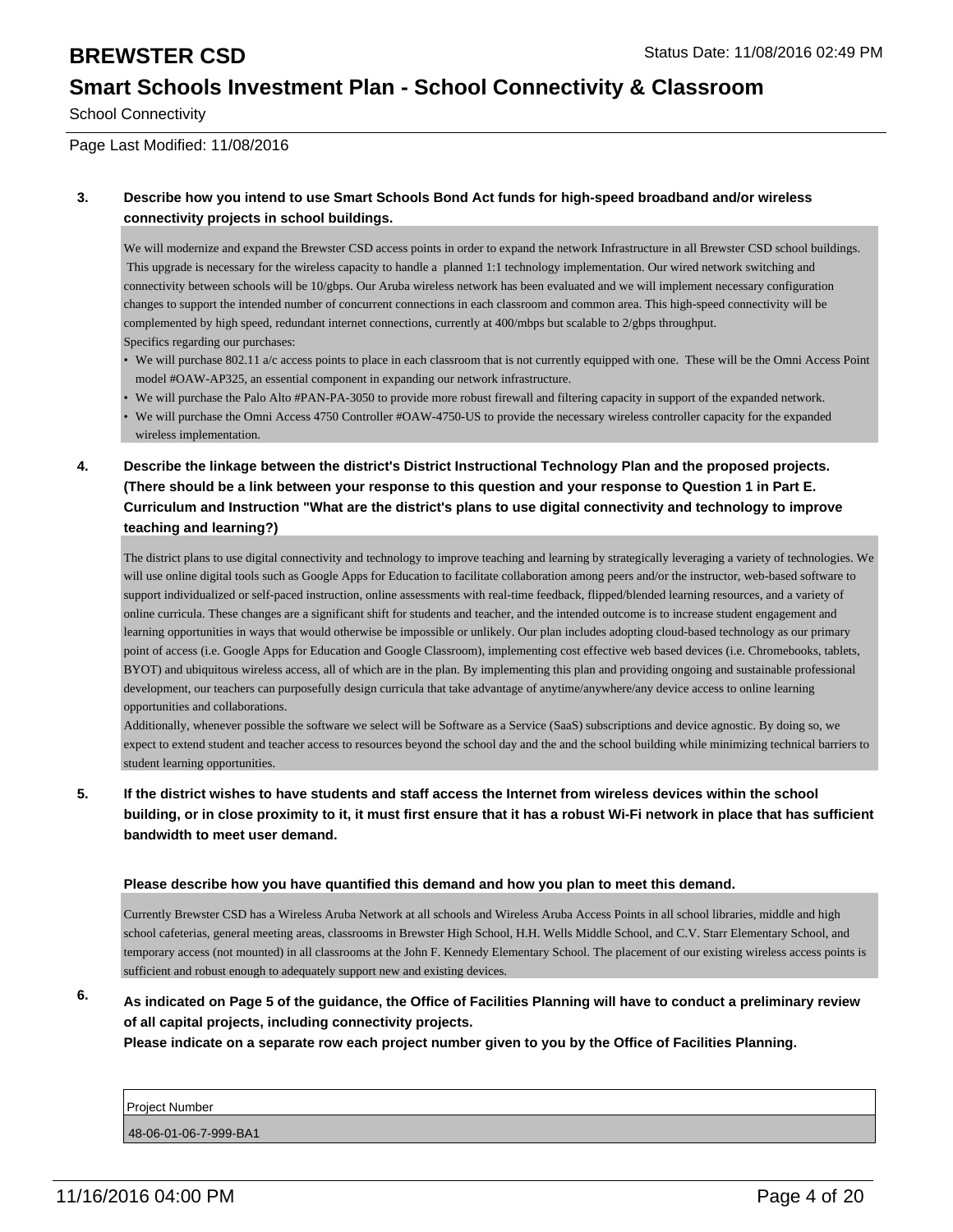School Connectivity

Page Last Modified: 11/08/2016

**7. Certain high-tech security and connectivity infrastructure projects may be eligible for an expedited review process as determined by the Office of Facilities Planning.**

**Was your project deemed eligible for streamlined review?**

Yes

**7a. Districts that choose the Streamlined Review Process will be required to certify that they have reviewed all installations with their licensed architect or engineer of record and provide that person's name and license number. The licensed professional must review the products and proposed method of installation prior to implementation and review the work during and after completion in order to affirm that the work was codecompliant, if requested.**

 $\boxtimes$  I certify that I have reviewed all installations with a licensed architect or engineer of record.

**8. Include the name and license number of the architect or engineer of record.**

| <i>Name</i>               | License Number |
|---------------------------|----------------|
| Russell A. Davidson, FAIA | 19885          |

**9. If you are submitting an allocation for School Connectivity complete this table. Note that the calculated Total at the bottom of the table must equal the Total allocation for this category that you entered in the SSIP Overview overall budget.** 

|                                            | Sub-       |
|--------------------------------------------|------------|
|                                            | Allocation |
| Network/Access Costs                       | 89,197     |
| <b>Outside Plant Costs</b>                 | 0          |
| School Internal Connections and Components | l 0        |
| Professional Services                      | l 0        |
| Testing                                    | l 0        |
| Other Upfront Costs                        | l 0        |
| <b>Other Costs</b>                         | l 0        |
| Totals:                                    | 89,197     |

**10. Please detail the type, quantity, per unit cost and total cost of the eligible items under each sub-category. This is especially important for any expenditures listed under the "Other" category. All expenditures must be eligible for tax-exempt financing to be reimbursed through the SSBA. Sufficient detail must be provided so that we can verify this is the case. If you have any questions, please contact us directly through smartschools@nysed.gov. NOTE: Wireless Access Points should be included in this category, not under Classroom Educational Technology, except those that will be loaned/purchased for nonpublic schools.**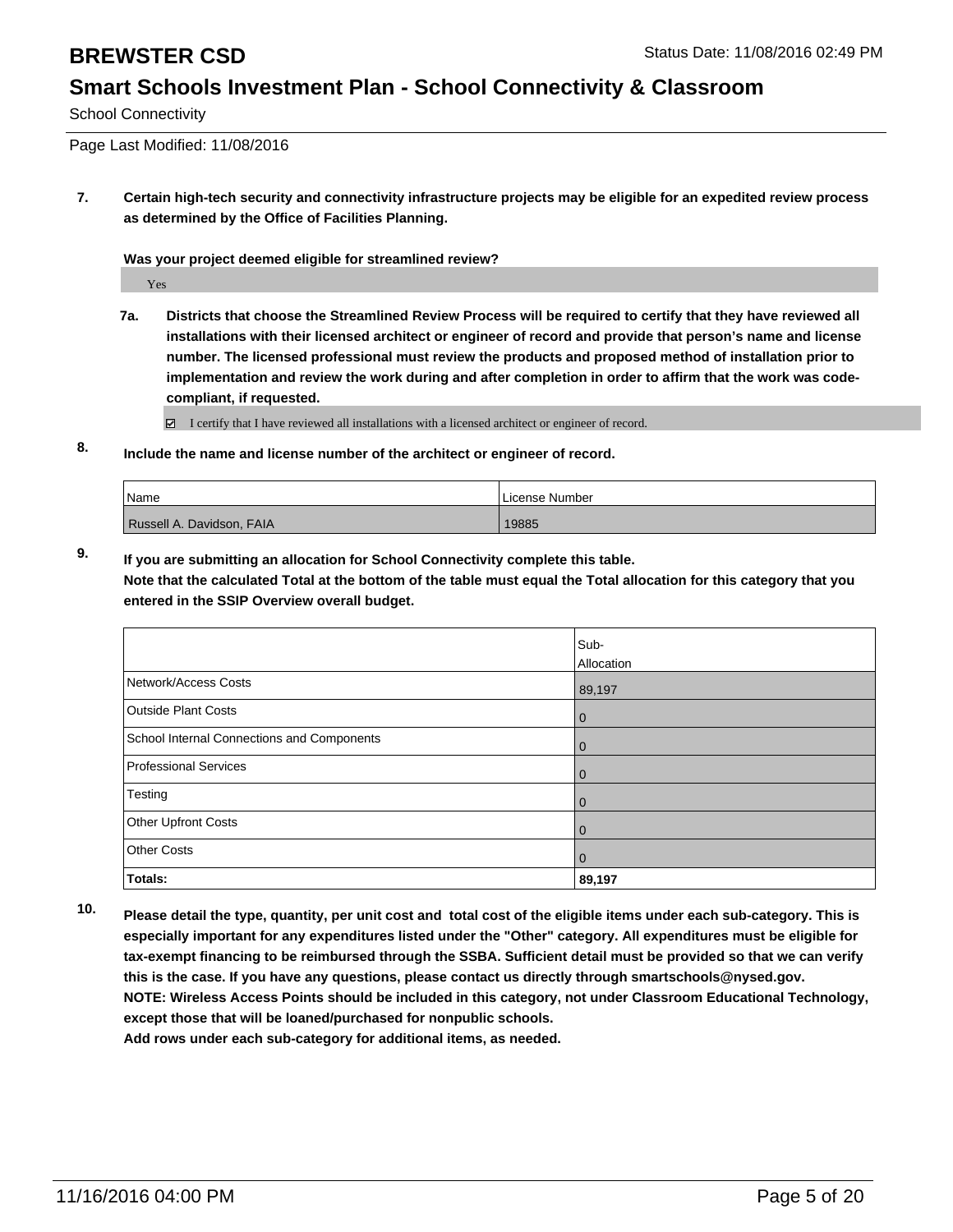School Connectivity

| Select the allowable expenditure | Item to be purchased                         | Quantity | Cost per Item | <b>Total Cost</b> |
|----------------------------------|----------------------------------------------|----------|---------------|-------------------|
| type.                            |                                              |          |               |                   |
| Repeat to add another item under |                                              |          |               |                   |
| each type.                       |                                              |          |               |                   |
| Network/Access Costs             | Palo Alto #PAN-PA-3050                       |          | 21,060        | 21,060            |
| Network/Access Costs             | Omni Access 4750 Controller #OAW-<br>4750-US |          | 21,277        | 21,277            |
| Network/Access Costs             | Omni Access Point #OAW-AP325                 | 60       | 781           | 46,860            |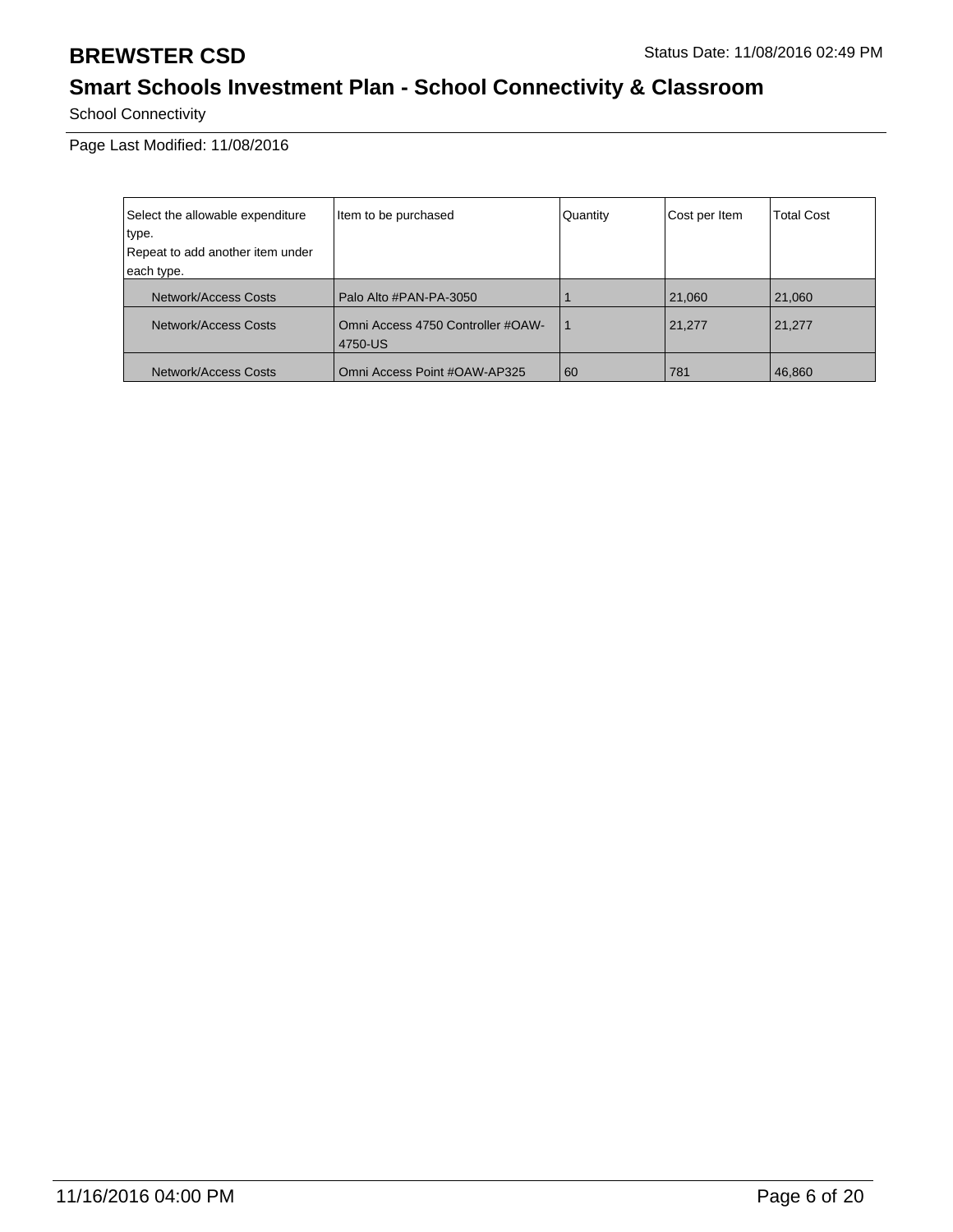Community Connectivity (Broadband and Wireless)

Page Last Modified: 11/08/2016

**1. Describe how you intend to use Smart Schools Bond Act funds for high-speed broadband and/or wireless connectivity projects in the community.**

(No Response)

**2. Please describe how the proposed project(s) will promote student achievement and increase student and/or staff access to the Internet in a manner that enhances student learning and/or instruction outside of the school day and/or school building.**

(No Response)

**3. Community connectivity projects must comply with all the necessary local building codes and regulations (building and related permits are not required prior to plan submission).**

 $\Box$  I certify that we will comply with all the necessary local building codes and regulations.

**4. Please describe the physical location of the proposed investment.**

(No Response)

**5. Please provide the initial list of partners participating in the Community Connectivity Broadband Project, along with their Federal Tax Identification (Employer Identification) number.**

| <b>Project Partners</b> | Federal ID#   |
|-------------------------|---------------|
| (No Response)           | (No Response) |

**6. If you are submitting an allocation for Community Connectivity, complete this table. Note that the calculated Total at the bottom of the table must equal the Total allocation for this category that you entered in the SSIP Overview overall budget.**

|                                    | Sub-Allocation |
|------------------------------------|----------------|
| Network/Access Costs               | (No Response)  |
| <b>Outside Plant Costs</b>         | (No Response)  |
| Tower Costs                        | (No Response)  |
| <b>Customer Premises Equipment</b> | (No Response)  |
| <b>Professional Services</b>       | (No Response)  |
| Testing                            | (No Response)  |
| <b>Other Upfront Costs</b>         | (No Response)  |
| <b>Other Costs</b>                 | (No Response)  |
| Totals:                            | 0              |

**7. Please detail the type, quantity, per unit cost and total cost of the eligible items under each sub-category. This is especially important for any expenditures listed under the "Other" category. All expenditures must be capital-bond eligible to be reimbursed through the SSBA. If you have any questions, please contact us directly through smartschools@nysed.gov.**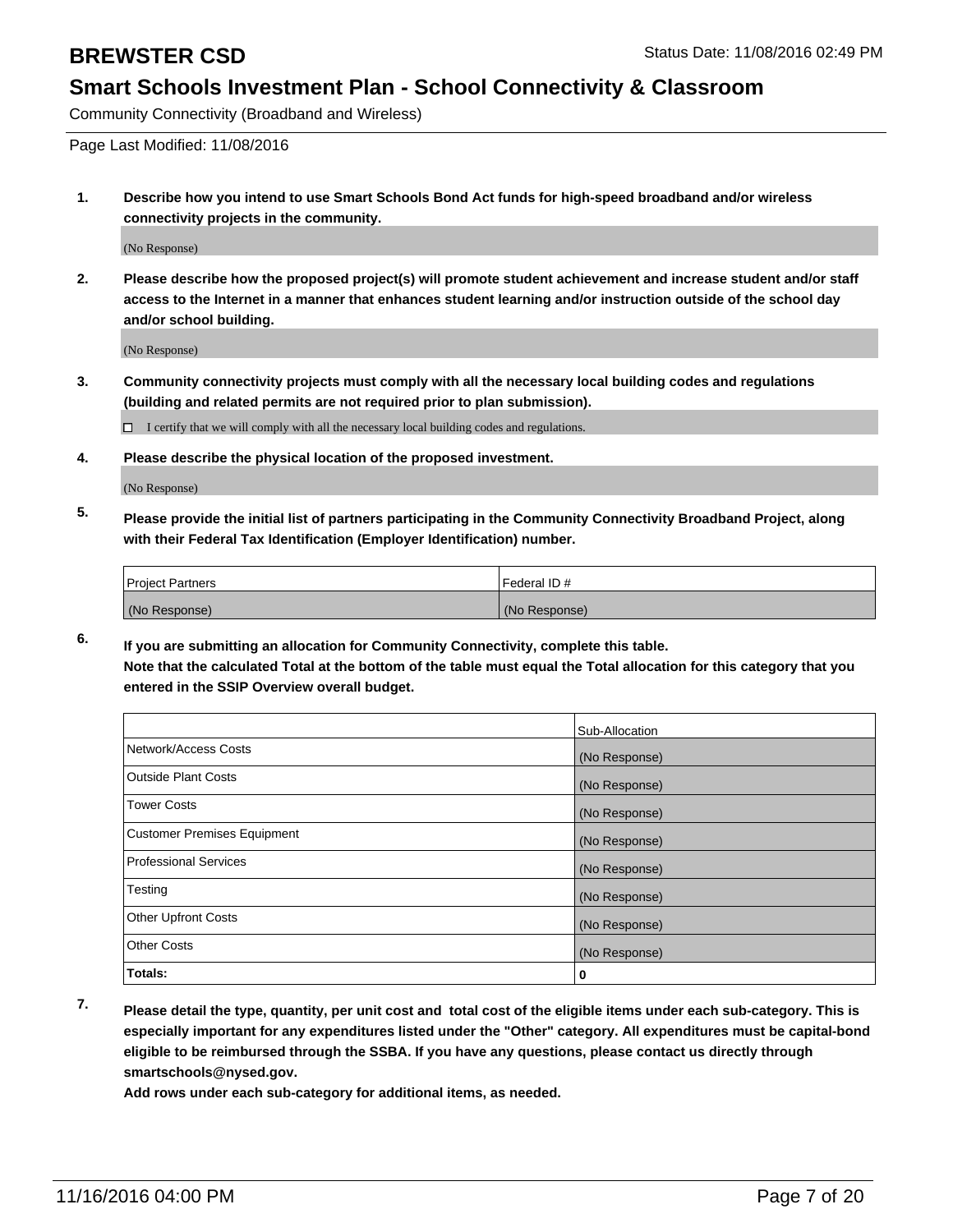Community Connectivity (Broadband and Wireless)

| Select the allowable expenditure | litem to be purchased | Quantity      | Cost per Item | <b>Total Cost</b> |
|----------------------------------|-----------------------|---------------|---------------|-------------------|
| type.                            |                       |               |               |                   |
| Repeat to add another item under |                       |               |               |                   |
| each type.                       |                       |               |               |                   |
| (No Response)                    | (No Response)         | (No Response) | (No Response) | (No Response)     |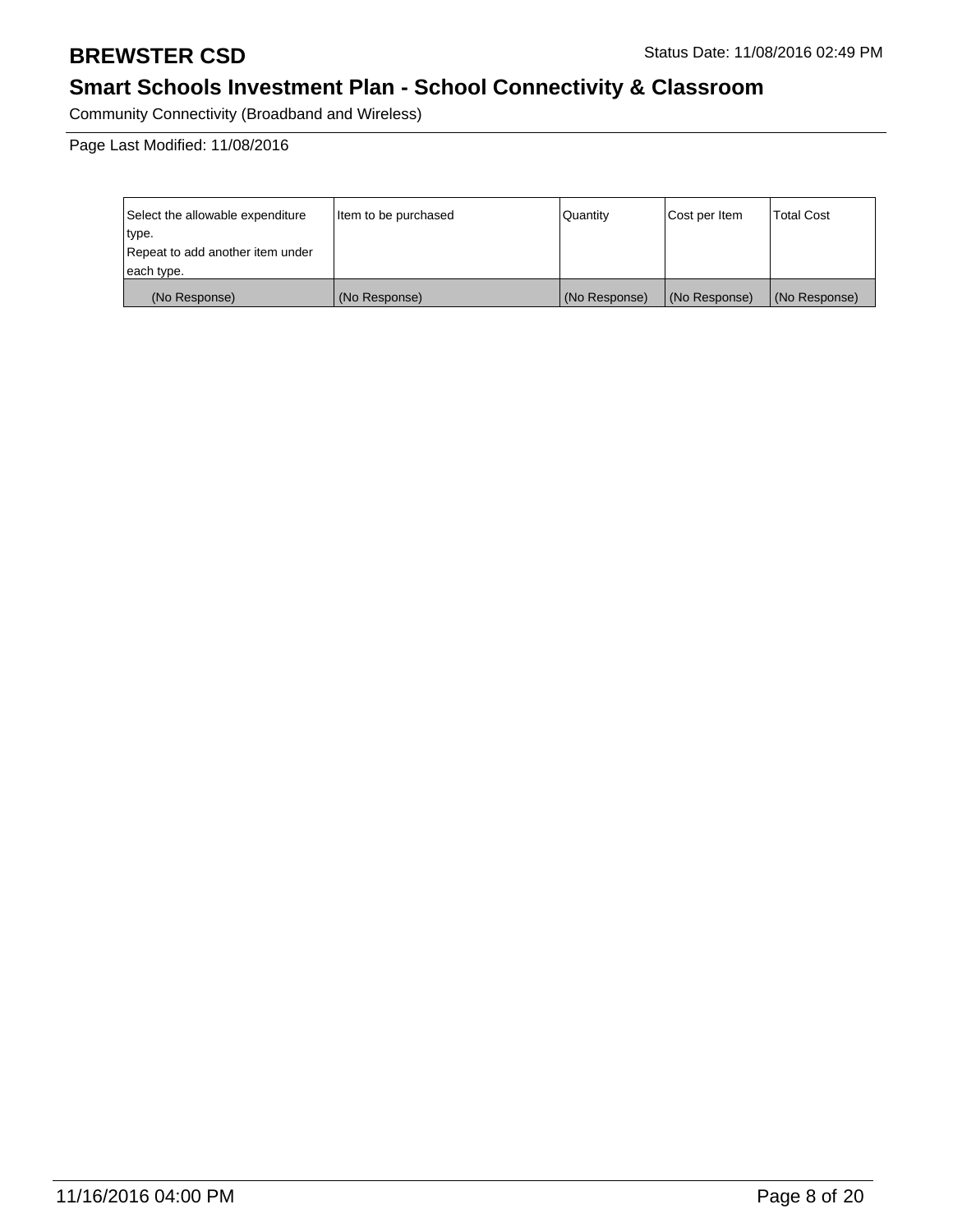Classroom Learning Technology

Page Last Modified: 11/08/2016

**1. In order for students and faculty to receive the maximum benefit from the technology made available under the Smart Schools Bond Act, their school buildings must possess sufficient connectivity infrastructure to ensure that devices can be used during the school day. Smart Schools Investment Plans must demonstrate that sufficient infrastructure that meets the Federal Communications Commission's 100 Mbps per 1,000 students standard currently exists in the buildings where new devices will be deployed, or is a planned use of a portion of Smart Schools Bond Act funds, or is under development through another funding source.**

**Smart Schools Bond Act funds used for technology infrastructure or classroom technology investments must increase the number of school buildings that meet or exceed the minimum speed standard of 100 Mbps per 1,000 students and staff within 12 months. This standard may be met on either a contracted 24/7 firm service or a "burstable" capability. If the standard is met under the burstable criteria, it must be:**

**1. Specifically codified in a service contract with a provider, and**

**2. Guaranteed to be available to all students and devices as needed, particularly during periods of high demand, such as computer-based testing (CBT) periods.**

**Please describe how your district already meets or is planning to meet this standard within 12 months of plan submission.**

As a precondition to utilizing the SSBA funds, the District has ensured that there is adequate Internet bandwidth to further expand wireless connectivity for classrooms and other locations, to allow for additional technology devices. There is adequate Internet bandwidth in excess of 100 Mbps per 1,000 students to sustain the increase of more classroom devices. Our current contracted Internet bandwidth is 400/mbps, and we have two ISPs; the Lower Hudson Regional Information Center and Comcast Commercial Cable. This provides sufficient, concurrent and redundant connectivity to the district. In addition, Brewster CSD has managed fiber between buildings on a private network which provides up to 10 Gigabit of interconnectivity.

### **1a. If a district believes that it will be impossible to meet this standard within 12 months, it may apply for a waiver of this requirement, as described on the Smart Schools website. The waiver must be filed and approved by SED prior to submitting this survey.**

 $\Box$  By checking this box, you are certifying that the school district has an approved waiver of this requirement on file with the New York State Education Department.

### **2. Connectivity Speed Calculator (Required)**

|                         | Number of<br>Students | Multiply by<br>100 Kbps | Divide by 1000 Current Speed<br>lto Convert to<br>Required<br>Speed in Mb | lin Mb | <b>Expected</b><br>Speed to be<br>Attained Within   Required<br>12 Months | Expected Date<br>lWhen<br>Speed Will be<br><b>Met</b> |
|-------------------------|-----------------------|-------------------------|---------------------------------------------------------------------------|--------|---------------------------------------------------------------------------|-------------------------------------------------------|
| <b>Calculated Speed</b> | 3.248                 | 324.800                 | 324.8                                                                     | 400    | 400                                                                       | current                                               |

**3. If the district wishes to have students and staff access the Internet from wireless devices within the school building, or in close proximity to it, it must first ensure that it has a robust Wi-Fi network in place that has sufficient bandwidth to meet user demand.**

**Please describe how you have quantified this demand and how you plan to meet this demand.**

Currently Brewster CSD has a Wireless Aruba Network at all schools and Wireless Aruba Access Points in all school libraries, middle and high school cafeterias, general meeting areas, classrooms in Brewster High School, H.H. Wells Middle School, and C.V. Starr Elementary School, and temporary access (not mounted) in all classrooms at the John F. Kennedy Elementary School. The placement of our existing wireless access points is sufficient and robust enough to adequately support new and existing devices.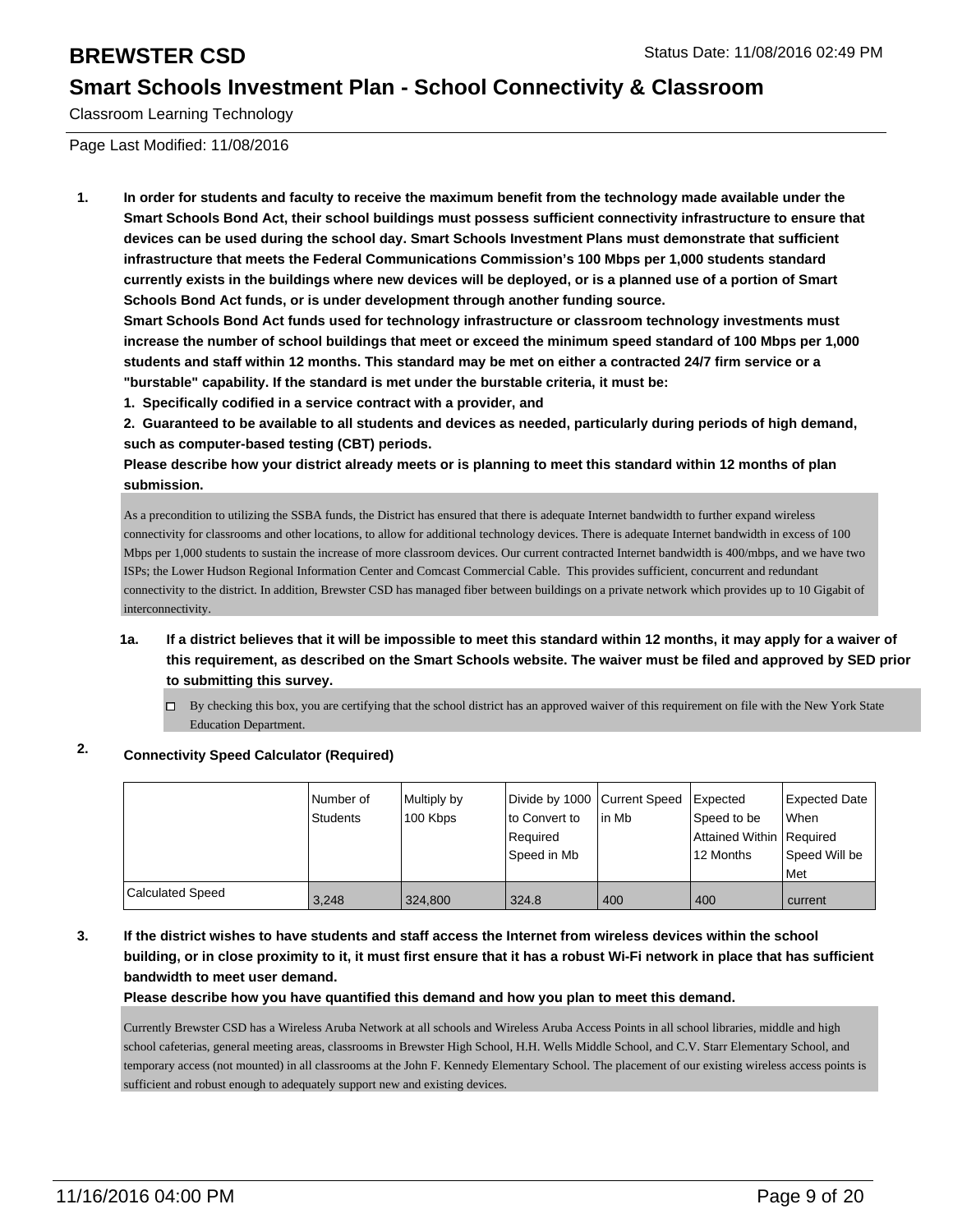Classroom Learning Technology

Page Last Modified: 11/08/2016

**4. All New York State public school districts are required to complete and submit an Instructional Technology Plan survey to the New York State Education Department in compliance with Section 753 of the Education Law and per Part 100.12 of the Commissioner's Regulations.**

**Districts that include educational technology purchases as part of their Smart Schools Investment Plan must have a submitted and approved Instructional Technology Plan survey on file with the New York State Education Department.**

- By checking this box, you are certifying that the school district has an approved Instructional Technology Plan survey on file with the New York State Education Department.
- **5. Describe the devices you intend to purchase and their compatibility with existing or planned platforms or systems. Specifically address the adequacy of each facility's electrical, HVAC and other infrastructure necessary to install and support the operation of the planned technology.**

The devices we intend to purchase are Chromebooks, iPads, and desktop computers (Mac and Windows) and all are fully compatible with our existing and planned platforms and systems. In areas where we plan to put desktop computers, there is currently adequate electrical capacity for the new devices, as well as additional peripherals. The other devices we intend to purchase are mobile devices and the battery life is adequate to last a school day. There is adequate electrical capacity for the dozens of carts, and many of the devices will be used and charged in our students' homes. The Dell Latitudes are powerful Windows laptops which will be used by students for specific courses, including Project Lead the Way, which requires such a device for the teacher and the students. The Project Lead the Way courses are offered in the middle school and the high school. The Macbook Pro computers are powerful Macintosh computers and will be used in the intermediate and middle school art program as part of the district's vertically aligned curriculum. The intermediate and middle school art teachers have collaborated in professional learning sessions which also included high school art teachers to ensure a smooth scaffolding of skills. The Macbook Pro is the choice because there is not space for full Macintosh lab in these schools, and the art rooms serve multiple purposes.

Many of the SMART Boards in our district are ten years old and are failing. Rather than replace them with SMART Boards, we will install large flat screen TVs in the classrooms because they provide a much clearer and brighter display.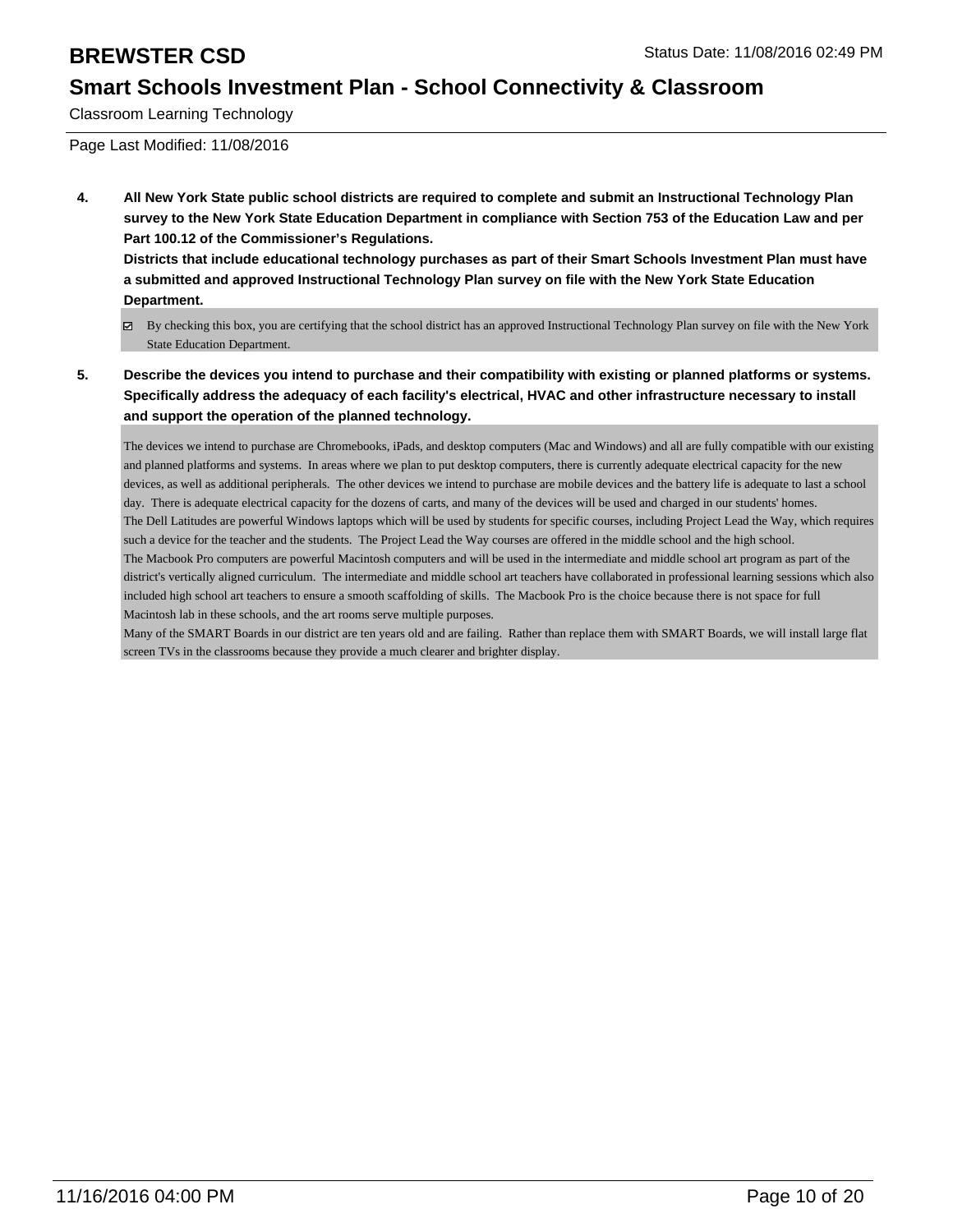Classroom Learning Technology

Page Last Modified: 11/08/2016

- **6. Describe how the proposed technology purchases will:**
	- **> enhance differentiated instruction;**
	- **> expand student learning inside and outside the classroom;**
	- **> benefit students with disabilities and English language learners; and**
	- **> contribute to the reduction of other learning gaps that have been identified within the district.**

**The expectation is that districts will place a priority on addressing the needs of students who struggle to succeed in a rigorous curriculum. Responses in this section should specifically address this concern and align with the district's Instructional Technology Plan (in particular Question 2 of E. Curriculum and Instruction: "Does the district's instructional technology plan address the needs of students with disabilities to ensure equitable access to instruction, materials and assessments?" and Question 3 of the same section: "Does the district's instructional technology plan address the provision of assistive technology specifically for students with disabilities to ensure access to and participation in the general curriculum?"**

The district's Technology Plan was written to be inclusive of all students and enhance differentiated instruction. Because many of the instructional resources we select are now digital, many of these tools are available both inside and outside of the classroom, essentially anytime, anywhere, and on any device. Assistive technologies will be utilized with the new devices to provide appropriate access to students who might otherwise be at a disadvantage or require extensive modifications. For example, screen readers and speech--to--text technology are often web-based (rather than device specific), and advanced devices such as Tobi technologies allow students with disabilities to take ownership of their learning despite physical disabilities. Assistive technologies may be specifically defined in a student's IEP, but the district strives to promote minimally restrictive environments for all students.

The district plans, budgets and provides appropriate technology access for all students, and those with disabilities or who are English language learners have the technologies necessary for them to actively participate in their learning. Our efforts around technological equity apply to all classroom environments and grades, and we use internal resources as well as outside consultants to assist in ensuring the most appropriate resources are available for our students. The Committee on Special Education is consulted and actively involved in the selection and evaluation of emerging technologies, and the district's technology committee and school technology committees meet regularly to review the success of technology as a tool to level the playing field as well as resources that are needed to address students who struggle with the rigorous curricula.

**7. Where appropriate, describe how the proposed technology purchases will enhance ongoing communication with parents and other stakeholders and help the district facilitate technology-based regional partnerships, including distance learning and other efforts.**

The district's move to cloud-based resources, including Google Apps for Education and Blogs allows for sharing district news, student work, upcoming events, and more with appropriate stakeholders. The district will be moving to a new WordPress hosted website which will allow us to leverage the various communications capabilities--Twitter, RSS, Subscription, Google+, and facebook--to meet our intended audience in their own personal space. The devices will allow us to use Google Hangouts as a medium for building regional and distance partnerships with other districts in ways that would otherwise be impractical.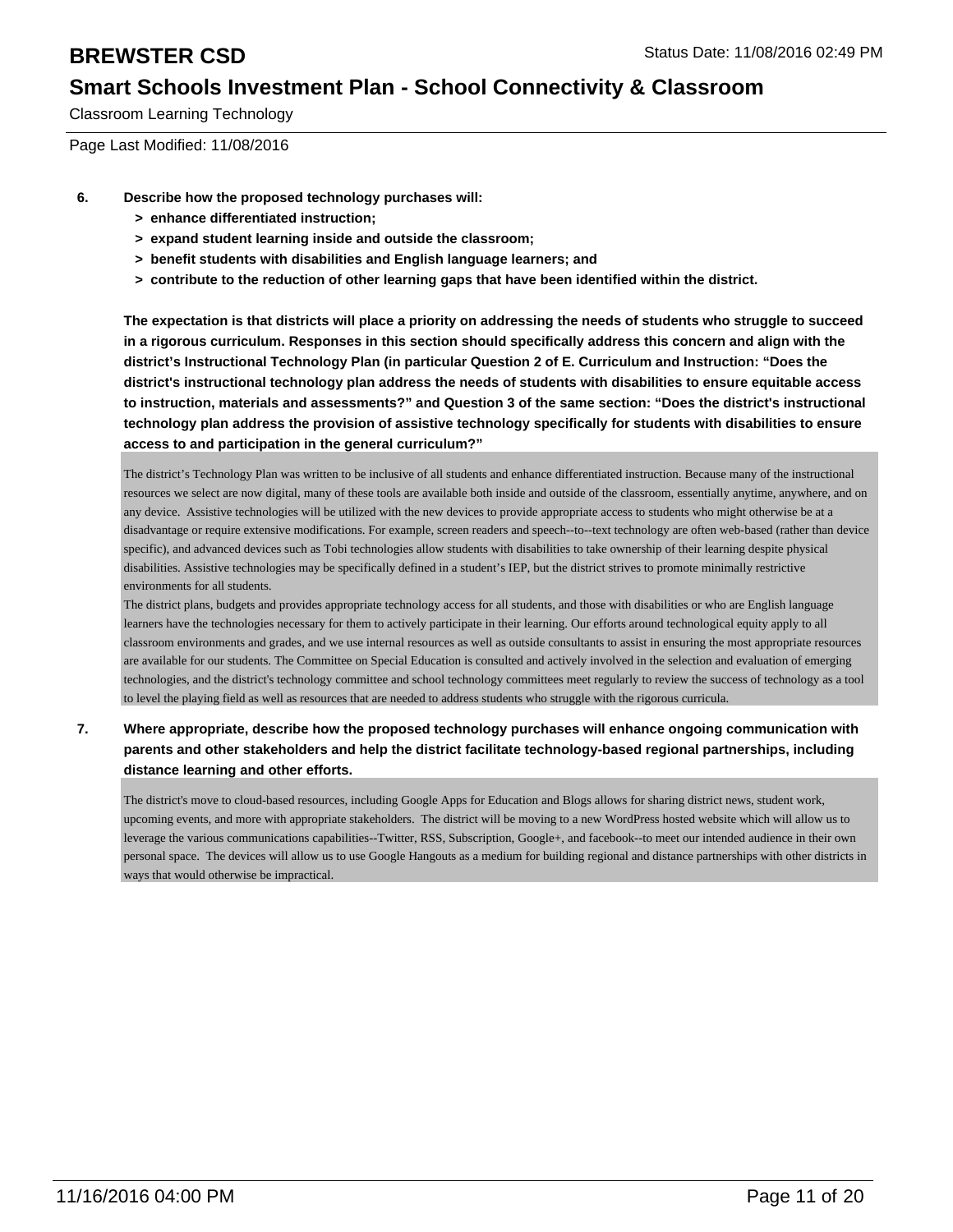Classroom Learning Technology

Page Last Modified: 11/08/2016

**8. Describe the district's plan to provide professional development to ensure that administrators, teachers and staff can employ the technology purchased to enhance instruction successfully.**

**Note: This response should be aligned and expanded upon in accordance with your district's response to Question 1 of F. Professional Development of your Instructional Technology Plan: "Please provide a summary of professional development offered to teachers and staff, for the time period covered by this plan, to support technology to enhance teaching and learning. Please include topics, audience and method of delivery within your summary."**

The district's professional development plan is aligned to its needs, as determined by various data points collected through surveys and observational data. The intended audiences are administrators, teachers, and non-instructional staff members, and the various training strategies are geared to meet the unique needs of each group. The district provides in-person training before, during, and after school hours; during faculty meetings; through external Teacher Center offerings; at building level Technology Committee meetings; during faculty meetings; when school is not in session or holiday breaks; via online resources developed specifically for the district population and via targeted resources disseminated through email or on training websites. T

Professional development opportunities follow established best practices and respect the various needs and learning styles of our adult learners Our professional development is designed to take existing content knowledge and scaffold those skills to new experiences and learning opportunities for teachers and students. This process includes sharing strategies for moving along the SAMR continuum with purposeful implementation of to maximize the impact on student learning.

.Examples of topics that are offered to support staff with the inclusion of devices that will be purchased with SSBA funds include:

- Google Apps Overview
- Google Drive: Detailed Workshop
- Google Docs: Detailed Workshop
- Google Sheets: Detailed Workshop
- Google Slides: Detailed Workshop
- Google Forms: Detailed Workshop
- Google Classroom
- Google Forms
- Castle Learning Introduction
- Student Response: Kahoot and Formative
- Student Videos with YouTube Creator
- Zaption: Interactive Video Assessments
- Coding on iPads
- Flipping Your Classroom
- Strategies to Engage Students During Finals Review
- Gmail and Google Calendar
- Teacher Websites with Edublogs
- Google Apps Overview and Drive
- Fundamental GAFE Operations
- Fundamental GAFE for Teaching
- GAFE for Administrators
- Google Classroom and Forms
- Developing a Digital Web Presence
- Advanced Level Digital Learning
- Digital Learning for Elementary Students
- Google Certified Educator Level 1
- Google Certified Educator Level 2 •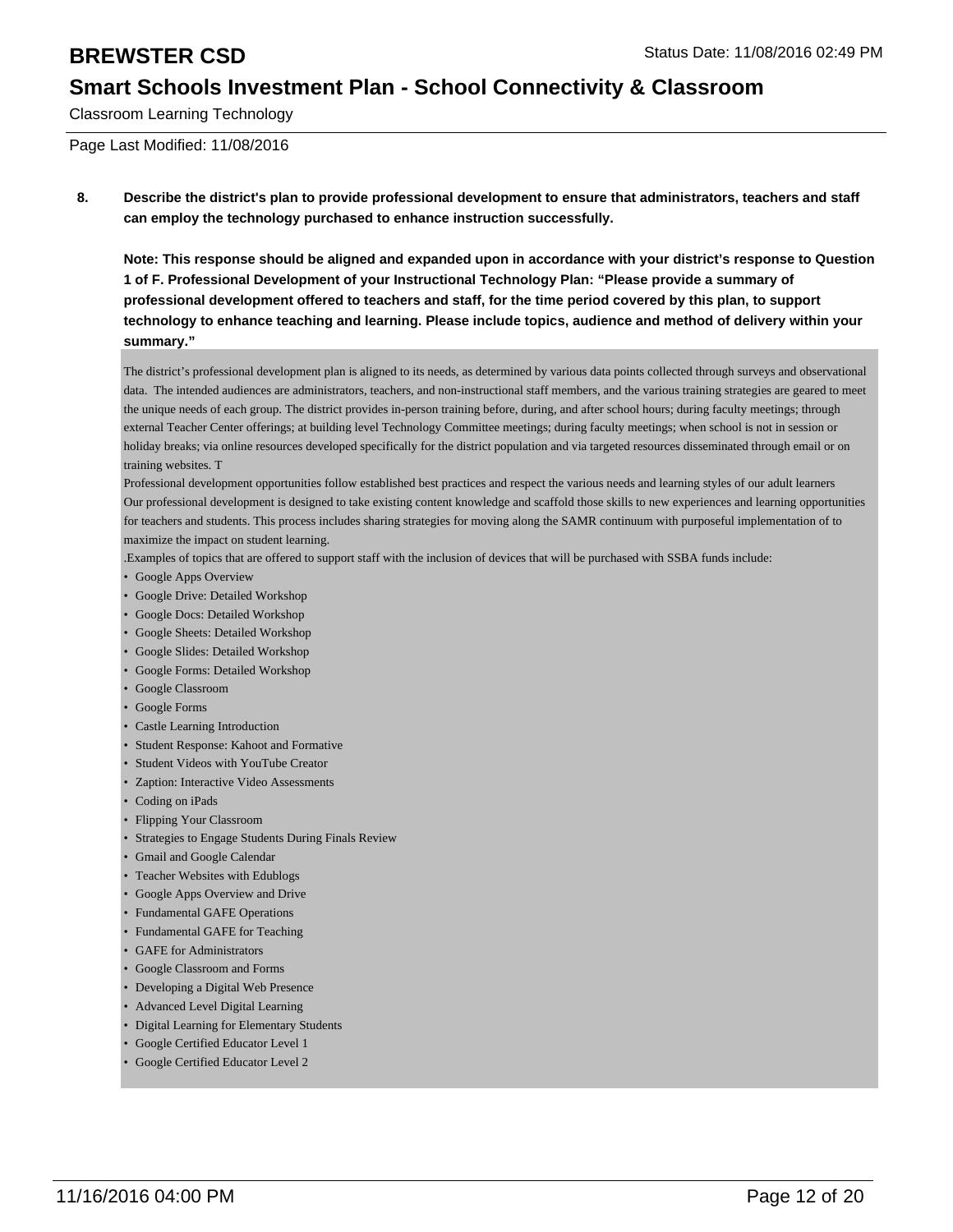Classroom Learning Technology

Page Last Modified: 11/08/2016

**9. Districts must contact the SUNY/CUNY teacher preparation program that supplies the largest number of the district's new teachers to request advice on innovative uses and best practices at the intersection of pedagogy and educational technology.**

By checking this box, you certify that you have contacted the SUNY/CUNY teacher preparation program that supplies the largest number of your new teachers to request advice on these issues.

**9a. Please enter the name of the SUNY or CUNY Institution that you contacted.**

SUNY New Paltz

**9b. Enter the primary Institution phone number.**

845-257-SUNY (7869)

**9c. Enter the name of the contact person with whom you consulted and/or will be collaborating with on innovative uses of technology and best practices.**

Dean Michael Rosenberg (spoke with several times)

**10. A district whose Smart Schools Investment Plan proposes the purchase of technology devices and other hardware must account for nonpublic schools in the district.**

**Are there nonpublic schools within your school district?**

Yes

- $\square$  No
- **10a. Describe your plan to loan purchased hardware to nonpublic schools within your district. The plan should use your district's nonpublic per-student loan amount calculated below, within the framework of the guidance. Please enter the date by which nonpublic schools must request classroom technology items. Also, specify in your response the devices that the nonpublic schools have requested, as well as in the in the Budget and the Expenditure Table at the end of the page.**

The district has coordinated with Mark Jacobs, the director of the Longview School which is within our district. In our conversations, we unanimously agreed that the school district would loan Chromebook purchased through SSBA funds, not to exceed \$250/student. The nonpublic school has already requested the specified equipment on May 16, 2016, and we have included those devices in our planned purchases. The district has posted this information to the public via our Technology and Innovation blog.

The district will require the nonpublic schools to request the loaned devices each year by December 15th of the current school year.

**10b. A final Smart Schools Investment Plan cannot be approved until school authorities have adopted regulations specifying the date by which requests from nonpublic schools for the purchase and loan of Smart Schools Bond Act classroom technology must be received by the district.**

By checking this box, you certify that you have such a plan and associated regulations in place that have been made public.

### **11. Nonpublic Classroom Technology Loan Calculator**

**The Smart Schools Bond Act provides that any Classroom Learning Technology purchases made using Smart Schools funds shall be lent, upon request, to nonpublic schools in the district. However, no school district shall be required to loan technology in amounts greater than the total obtained and spent on technology pursuant to the Smart Schools Bond Act and the value of such loan may not exceed the total of \$250 multiplied by the nonpublic school enrollment in the base year at the time of enactment.**

**See:**

**http://www.p12.nysed.gov/mgtserv/smart\_schools/docs/Smart\_Schools\_Bond\_Act\_Guidance\_04.27.15\_Final.pdf.**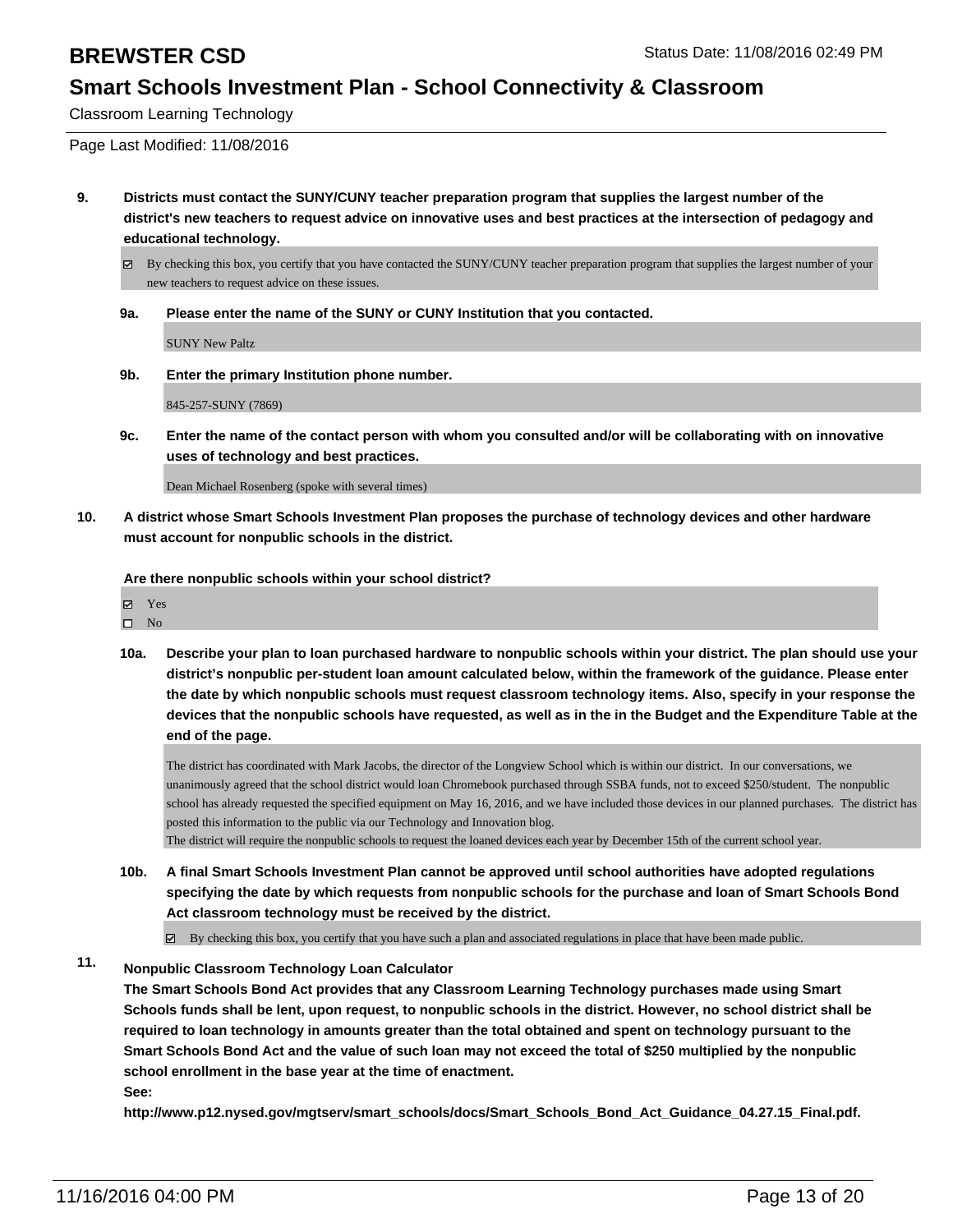Classroom Learning Technology

Page Last Modified: 11/08/2016

|                                     | 1. Classroom<br>Technology<br>Sub-allocation | 2. Public<br>l Enrollment<br>$(2014 - 15)$ | 3. Nonpublic<br><b>Enrollment</b><br>(2014-15) | 4. Sum of<br>l Public and<br>Nonpublic<br><b>Enrollment</b> | 15. Total Per<br>Pupil Sub-<br>Iallocation | 6. Total<br>Nonpublic Loan<br>Amount |
|-------------------------------------|----------------------------------------------|--------------------------------------------|------------------------------------------------|-------------------------------------------------------------|--------------------------------------------|--------------------------------------|
| Calculated Nonpublic Loan<br>Amount | 1,337,660                                    | 3.248                                      | 28                                             | 3.276                                                       | 408                                        | 7.000                                |

**12. To ensure the sustainability of technology purchases made with Smart Schools funds, districts must demonstrate a long-term plan to maintain and replace technology purchases supported by Smart Schools Bond Act funds. This sustainability plan shall demonstrate a district's capacity to support recurring costs of use that are ineligible for Smart Schools Bond Act funding such as device maintenance, technical support, Internet and wireless fees, maintenance of hotspots, staff professional development, building maintenance and the replacement of incidental items. Further, such a sustainability plan shall include a long-term plan for the replacement of purchased devices and equipment at the end of their useful life with other funding sources.**

By checking this box, you certify that the district has a sustainability plan as described above.

**13. Districts must ensure that devices purchased with Smart Schools Bond funds will be distributed, prepared for use, maintained and supported appropriately. Districts must maintain detailed device inventories in accordance with generally accepted accounting principles.**

By checking this box, you certify that the district has a distribution and inventory management plan and system in place.

**14. If you are submitting an allocation for Classroom Learning Technology complete this table. Note that the calculated Total at the bottom of the table must equal the Total allocation for this category that you entered in the SSIP Overview overall budget.**

|                         | Sub-Allocation |
|-------------------------|----------------|
| Interactive Whiteboards | (No Response)  |
| Computer Servers        | (No Response)  |
| Desktop Computers       | 127,260        |
| <b>Laptop Computers</b> | 877,150        |
| <b>Tablet Computers</b> | 37,900         |
| Other Costs             | 295,350        |
| Totals:                 | 1,337,660      |

**15. Please detail the type, quantity, per unit cost and total cost of the eligible items under each sub-category. This is especially important for any expenditures listed under the "Other" category. All expenditures must be capital-bond eligible to be reimbursed through the SSBA. If you have any questions, please contact us directly through smartschools@nysed.gov.**

**Please specify in the "Item to be Purchased" field which specific expenditures and items are planned to meet the district's nonpublic loan requirement, if applicable.**

**NOTE: Wireless Access Points that will be loaned/purchased for nonpublic schools should ONLY be included in this category, not under School Connectivity, where public school districts would list them. Add rows under each sub-category for additional items, as needed.**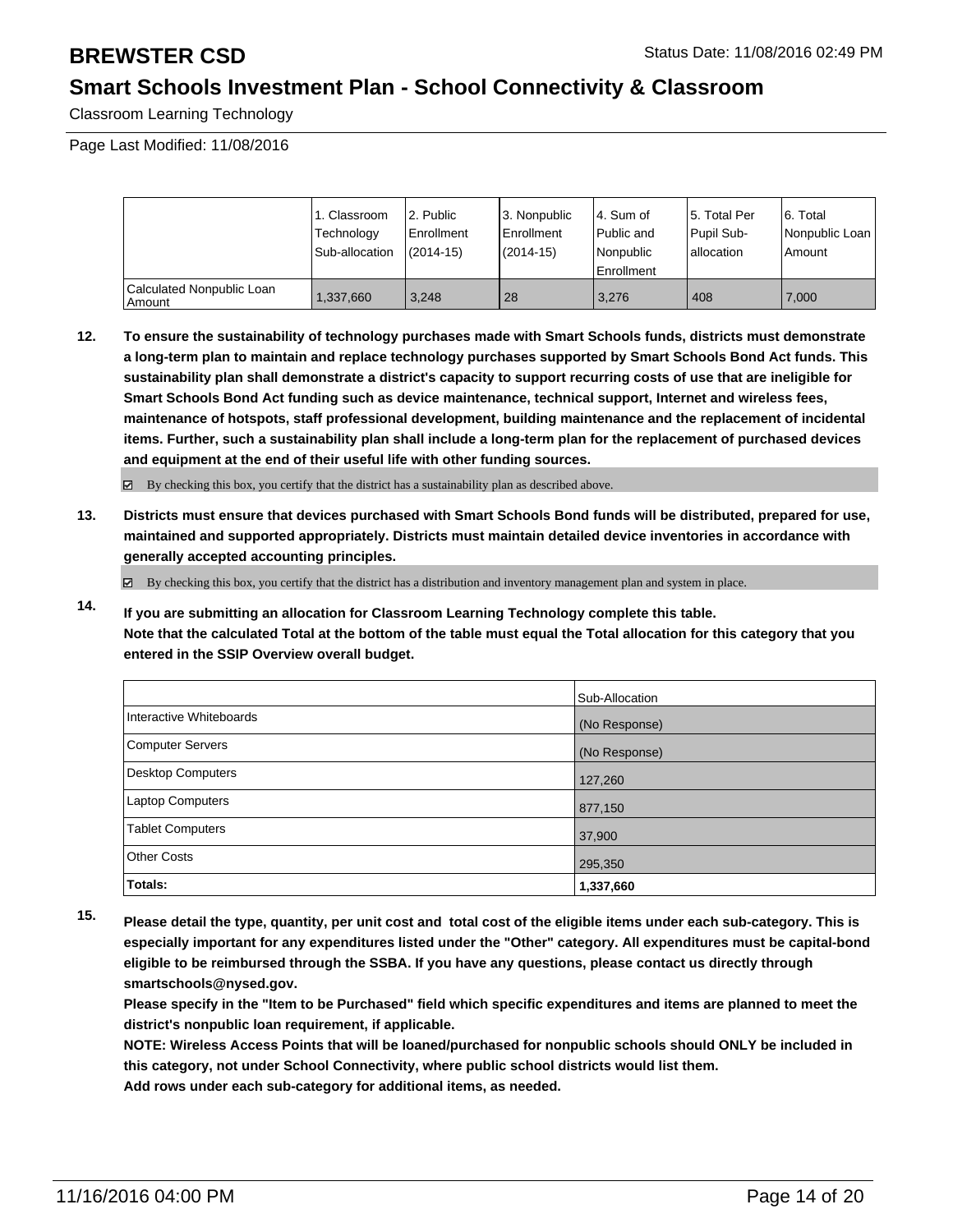Classroom Learning Technology

| Select the allowable expenditure | Item to be Purchased                                                    | Quantity | Cost per Item | <b>Total Cost</b> |
|----------------------------------|-------------------------------------------------------------------------|----------|---------------|-------------------|
| type.                            |                                                                         |          |               |                   |
| Repeat to add another item under |                                                                         |          |               |                   |
| each type.                       |                                                                         |          |               |                   |
| <b>Laptop Computers</b>          | Dell 11 Chromebook Mfg# XDGJH                                           | 1750     | 231           | 404,250           |
| <b>Laptop Computers</b>          | Asus Chromebook Flip C100 10.1                                          | 476      | 285           | 135,660           |
| <b>Desktop Computers</b>         | iMac, 21.5                                                              | 60       | 1,249         | 74,940            |
| <b>Tablet Computers</b>          | iPad Air 2, 16GB, WiFi #MGLW2LL/A                                       | 100      | 379           | 37,900            |
| <b>Other Costs</b>               | Sharp LC-70LE661U 70 (this is a TV)                                     | 150      | 1,969         | 295,350           |
| <b>Laptop Computers</b>          | MacBook Pro 15-inch w/retina display,<br>2.2GHz, 256GB, SKU# MJLQ2LL/A, | 60       | 1,899         | 113,940           |
| <b>Desktop Computers</b>         | OptiPlex 3020 Small Form Factor and<br>monitor CTO, SKU #210-ABIX,      | 80       | 654           | 52,320            |
| <b>Laptop Computers</b>          | Dell Latitude E6440, SKU #X0314                                         | 150      | 1,442         | 216,300           |
| <b>Laptop Computers</b>          | Non-public school expenditures Asus<br>Chromebook Flip C100 10.1        | 25       | 280           | 7,000             |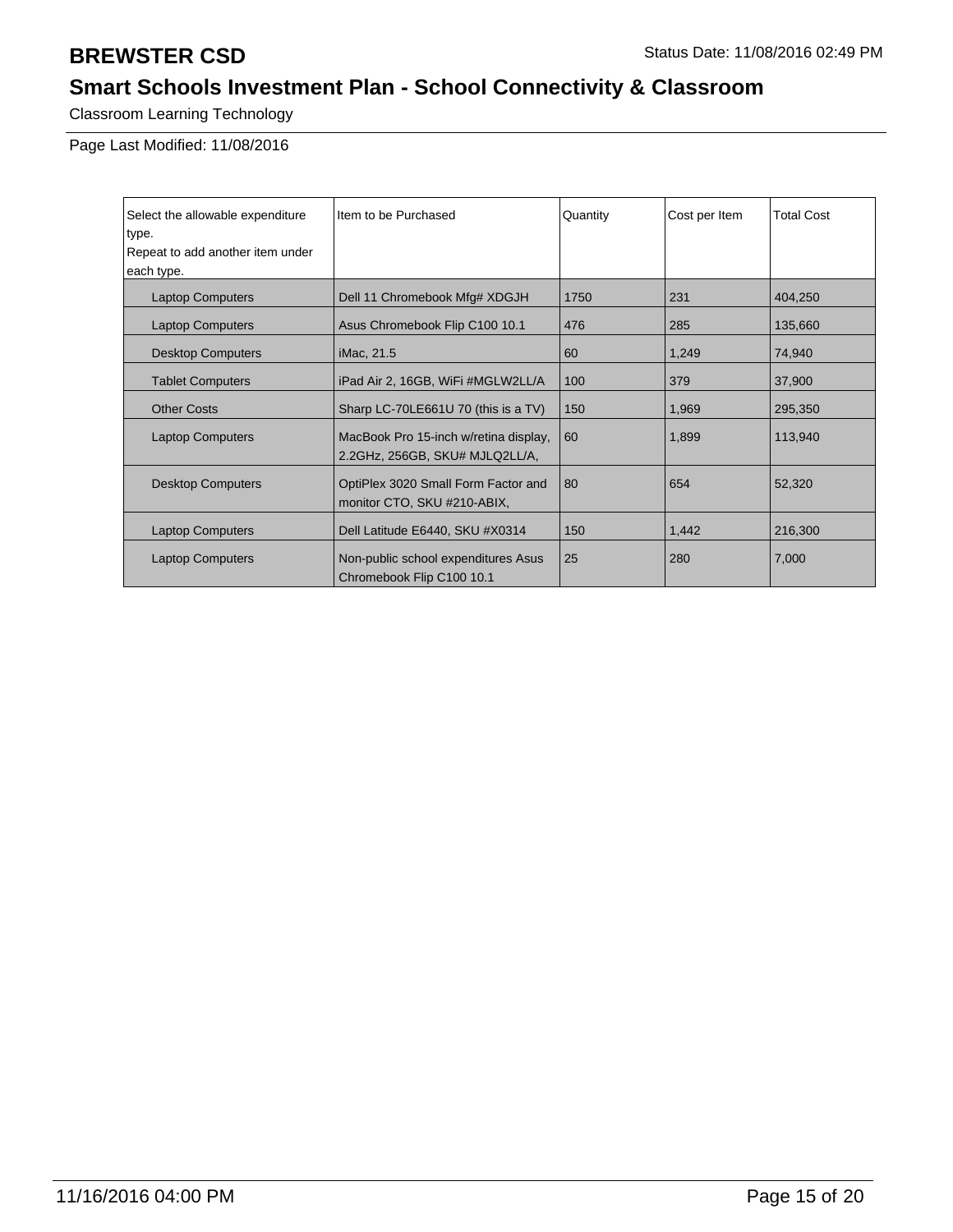Pre-Kindergarten Classrooms

Page Last Modified: 11/08/2016

**1. Provide information regarding how and where the district is currently serving pre-kindergarten students and justify the need for additional space with enrollment projections over 3 years.**

(No Response)

- **2. Describe the district's plan to construct, enhance or modernize education facilities to accommodate prekindergarten programs. Such plans must include:**
	- **Specific descriptions of what the district intends to do to each space;**
	- **An affirmation that pre-kindergarten classrooms will contain a minimum of 900 square feet per classroom;**
	- **The number of classrooms involved;**
	- **The approximate construction costs per classroom; and**
	- **Confirmation that the space is district-owned or has a long-term lease that exceeds the probable useful life of the improvements.**

(No Response)

**3. Smart Schools Bond Act funds may only be used for capital construction costs. Describe the type and amount of additional funds that will be required to support ineligible ongoing costs (e.g. instruction, supplies) associated with any additional pre-kindergarten classrooms that the district plans to add.**

(No Response)

**4. All plans and specifications for the erection, repair, enlargement or remodeling of school buildings in any public school district in the State must be reviewed and approved by the Commissioner. Districts that plan capital projects using their Smart Schools Bond Act funds will undergo a Preliminary Review Process by the Office of Facilities Planning.**

**Please indicate on a separate row each project number given to you by the Office of Facilities Planning.**

| Project Number |  |
|----------------|--|
| (No Response)  |  |

**5. If you have made an allocation for Pre-Kindergarten Classrooms, complete this table.**

**Note that the calculated Total at the bottom of the table must equal the Total allocation for this category that you entered in the SSIP Overview overall budget.**

|                                          | Sub-Allocation |
|------------------------------------------|----------------|
| Construct Pre-K Classrooms               | (No Response)  |
| Enhance/Modernize Educational Facilities | (No Response)  |
| Other Costs                              | (No Response)  |
| Totals:                                  |                |

**6. Please detail the type, quantity, per unit cost and total cost of the eligible items under each sub-category. This is especially important for any expenditures listed under the "Other" category. All expenditures must be capital-bond eligible to be reimbursed through the SSBA. If you have any questions, please contact us directly through smartschools@nysed.gov.**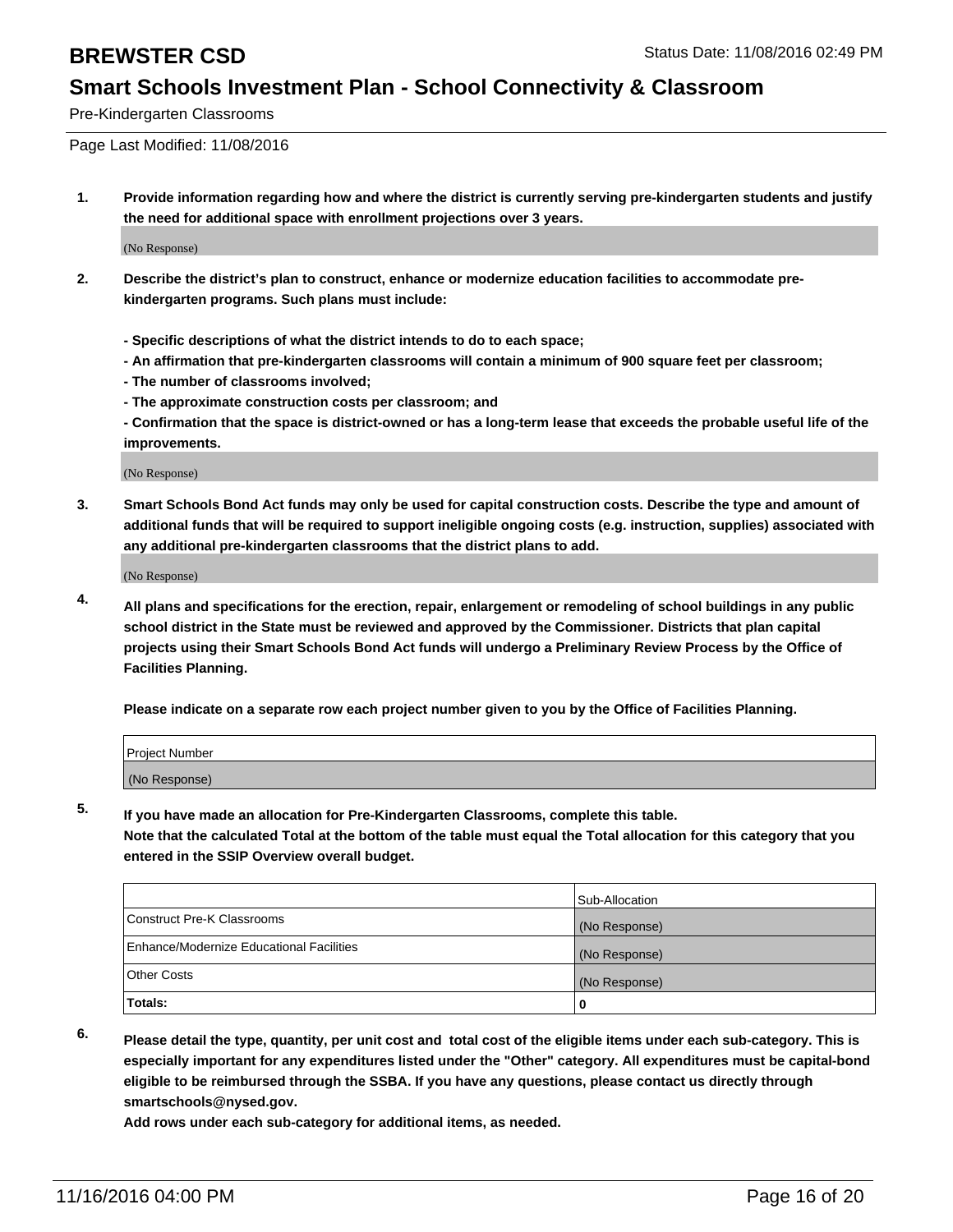Pre-Kindergarten Classrooms

| Select the allowable expenditure | litem to be purchased | Quantity      | Cost per Item | <b>Total Cost</b> |
|----------------------------------|-----------------------|---------------|---------------|-------------------|
| type.                            |                       |               |               |                   |
| Repeat to add another item under |                       |               |               |                   |
| each type.                       |                       |               |               |                   |
| (No Response)                    | (No Response)         | (No Response) | (No Response) | (No Response)     |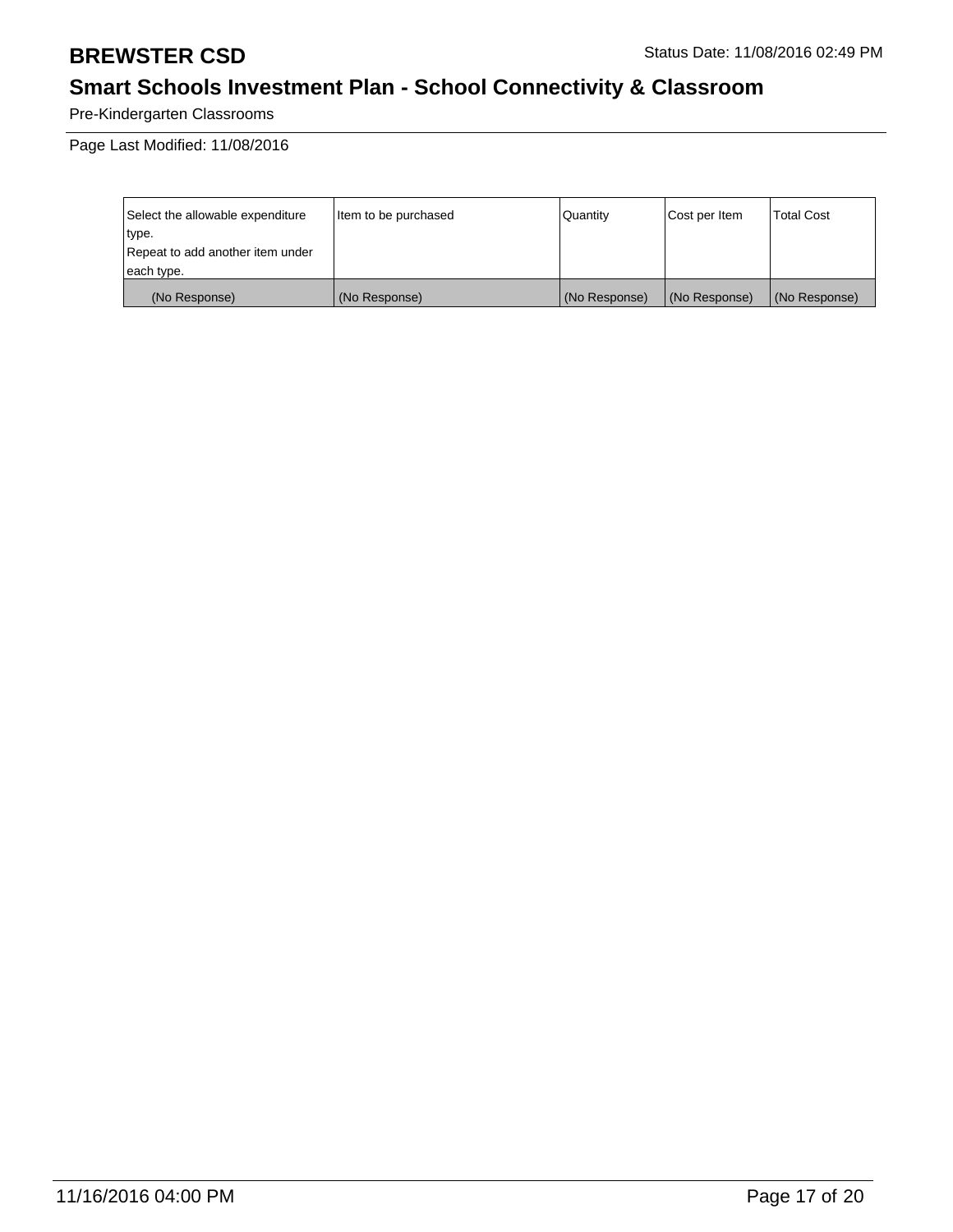Replace Transportable Classrooms

Page Last Modified: 11/08/2016

**1. Describe the district's plan to construct, enhance or modernize education facilities to provide high-quality instructional space by replacing transportable classrooms.**

(No Response)

**2. All plans and specifications for the erection, repair, enlargement or remodeling of school buildings in any public school district in the State must be reviewed and approved by the Commissioner. Districts that plan capital projects using their Smart Schools Bond Act funds will undergo a Preliminary Review Process by the Office of Facilities Planning.**

**Please indicate on a separate row each project number given to you by the Office of Facilities Planning.**

| Project Number |  |
|----------------|--|
| (No Response)  |  |

**3. For large projects that seek to blend Smart Schools Bond Act dollars with other funds, please note that Smart Schools Bond Act funds can be allocated on a pro rata basis depending on the number of new classrooms built that directly replace transportable classroom units.**

**If a district seeks to blend Smart Schools Bond Act dollars with other funds describe below what other funds are being used and what portion of the money will be Smart Schools Bond Act funds.**

(No Response)

**4. If you have made an allocation for Replace Transportable Classrooms, complete this table. Note that the calculated Total at the bottom of the table must equal the Total allocation for this category that you entered in the SSIP Overview overall budget.**

|                                                | Sub-Allocation |
|------------------------------------------------|----------------|
| Construct New Instructional Space              | (No Response)  |
| Enhance/Modernize Existing Instructional Space | (No Response)  |
| Other Costs                                    | (No Response)  |
| Totals:                                        | 0              |

**5. Please detail the type, quantity, per unit cost and total cost of the eligible items under each sub-category. This is especially important for any expenditures listed under the "Other" category. All expenditures must be capital-bond eligible to be reimbursed through the SSBA. If you have any questions, please contact us directly through smartschools@nysed.gov.**

| Select the allowable expenditure | Item to be purchased | Quantity      | Cost per Item | Total Cost    |
|----------------------------------|----------------------|---------------|---------------|---------------|
| type.                            |                      |               |               |               |
| Repeat to add another item under |                      |               |               |               |
| each type.                       |                      |               |               |               |
| (No Response)                    | (No Response)        | (No Response) | (No Response) | (No Response) |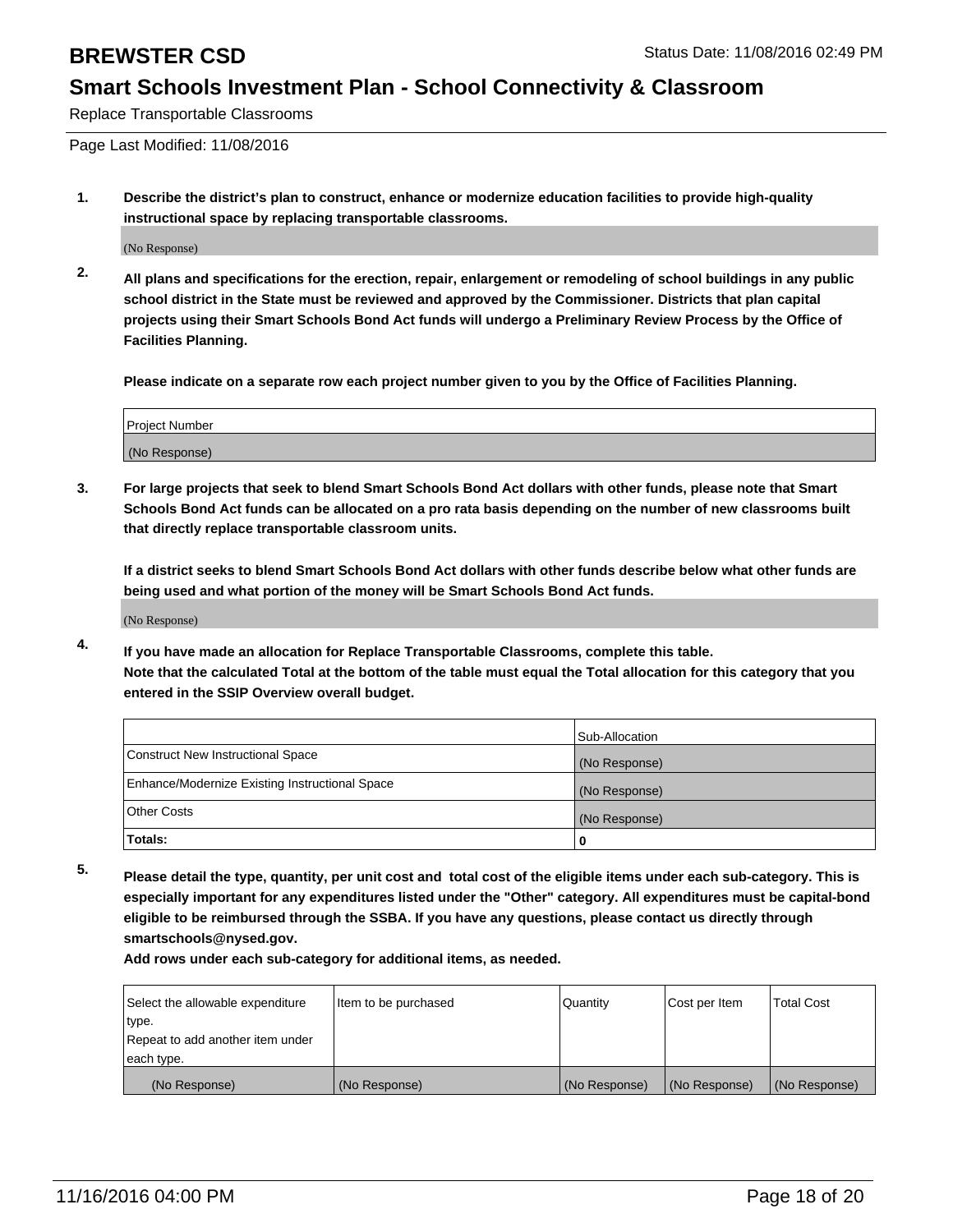High-Tech Security Features

Page Last Modified: 11/08/2016

**1. Describe how you intend to use Smart Schools Bond Act funds to install high-tech security features in school buildings and on school campuses.**

(No Response)

**2. All plans and specifications for the erection, repair, enlargement or remodeling of school buildings in any public school district in the State must be reviewed and approved by the Commissioner. Districts that plan capital projects using their Smart Schools Bond Act funds will undergo a Preliminary Review Process by the Office of Facilities Planning.** 

**Please indicate on a separate row each project number given to you by the Office of Facilities Planning.**

| <b>Project Number</b> |  |
|-----------------------|--|
| (No Response)         |  |

- **3. Was your project deemed eligible for streamlined Review?**
	- Yes
	- $\square$  No
- **4. Include the name and license number of the architect or engineer of record.**

| Name          | License Number |
|---------------|----------------|
| (No Response) | (No Response)  |

**5. If you have made an allocation for High-Tech Security Features, complete this table. Note that the calculated Total at the bottom of the table must equal the Total allocation for this category that you entered in the SSIP Overview overall budget.**

|                                                      | Sub-Allocation |
|------------------------------------------------------|----------------|
| Capital-Intensive Security Project (Standard Review) | (No Response)  |
| <b>Electronic Security System</b>                    | (No Response)  |
| <b>Entry Control System</b>                          | (No Response)  |
| Approved Door Hardening Project                      | (No Response)  |
| <b>Other Costs</b>                                   | (No Response)  |
| Totals:                                              | 0              |

**6. Please detail the type, quantity, per unit cost and total cost of the eligible items under each sub-category. This is especially important for any expenditures listed under the "Other" category. All expenditures must be capital-bond eligible to be reimbursed through the SSBA. If you have any questions, please contact us directly through smartschools@nysed.gov.**

| Select the allowable expenditure | Item to be purchased | Quantity      | Cost per Item | <b>Total Cost</b> |
|----------------------------------|----------------------|---------------|---------------|-------------------|
| type.                            |                      |               |               |                   |
| Repeat to add another item under |                      |               |               |                   |
| each type.                       |                      |               |               |                   |
| (No Response)                    | (No Response)        | (No Response) | (No Response) | (No Response)     |